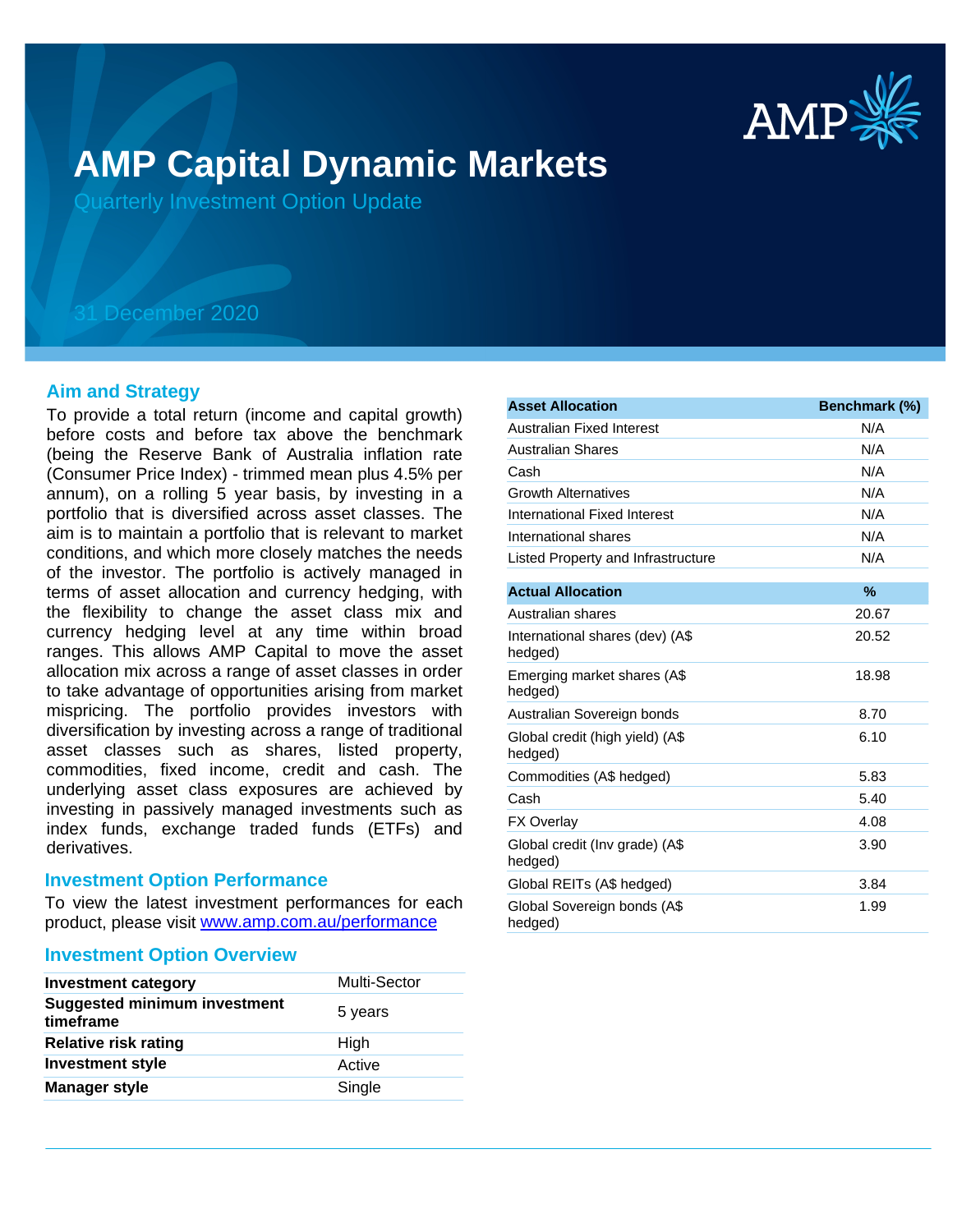### **Fund Performance**

The Fund had a positive return in December and finished the year strongly

Positive contribution was broad-based across the portfolio's holdings, with strong value-add from equities (emerging markets and cyclically-sensitive sectors in developed markets), commodities and fixed income (credit and emerging market debt). The decision to increase the Australian dollar hedge ratio, as well as cutting back on the US dollar exposure, paid off, with the US dollar tumbling over the last two months of the year.

There were minimal changes in portfolio allocation, with initial doubts post the US election on the possibility of value outperforming growth giving way to a large reversal in value versus growth. This was underpinned by ongoing fiscal and monetary stimulus, improving vaccine prospects, the Democratic presidential win, and ongoing improvement in manufacturing and housing data.

Despite the strong reversal in non-US equites versus US equities, and in value over growth sectors, valuation differentials remain at historical extremes. Furthermore, the new US administration has increased the probability of a further fiscal stimulus, along with an increasing likelihood of regulatory headwinds for the expensive large-cap growth sectors (big tech in particular). The Fund's asset allocation is well-placed for these scenarios.

#### **Market Review**

December saw some closure and improved visibility on issues that had been weighing on the market for most of 2020. Despite further COVID-19 waves, breakouts and new strains, tangible plans for vaccine rollouts in 2021 showed an improved path to normalcy. In Europe, a Brexit deal was finally agreed and signed. All-in-all, the global environment imparted a more positive backdrop at the tail-end of the year which kept equity markets supported. However, many equity markets now look stretched and signs of excessive optimism have been reflected in IPOs often trading significantly above their launch valuations, with sketchy or sometimes zero profitability.

Ahead of the US presidential election global equities exhibited mixed performance as the initial acrimonious presidential debate impacted market certainty and support. After a protracted count, Democratic candidate Joe Biden won the election, although it took significant time for the Trump administration to tacitly accept defeat and agree to co-operate with a transition of power. Post the US election, global equity markets were buoyed by increased political certainty and positive news on several viable COVID-19 vaccines.

Global markets will be looking ahead to 2021 hoping than the impact of 2020 will be able to be reversed as soon as possible once vaccine programmes start to make their full effect felt.